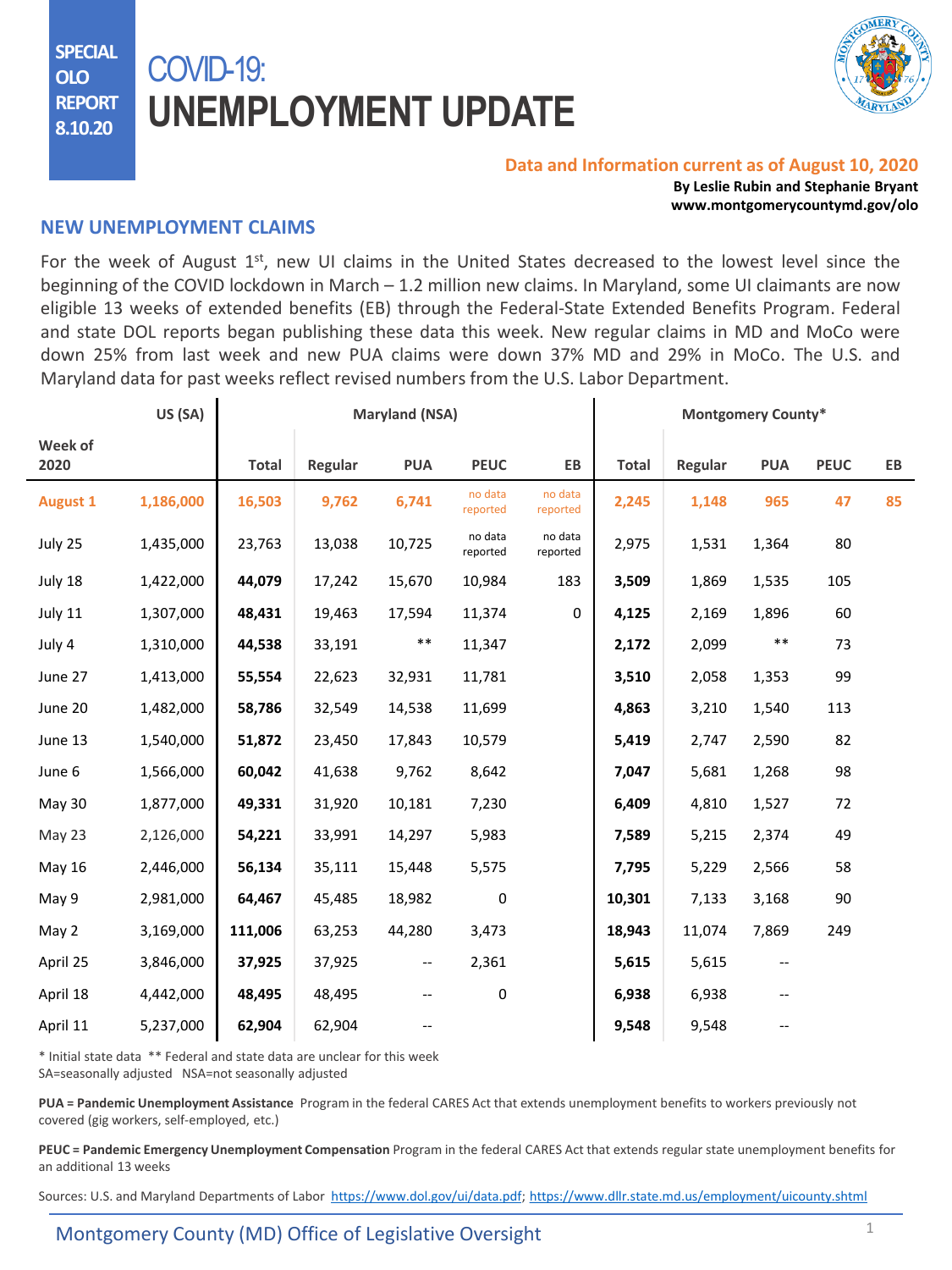# **CONTINED UNEMPLOYMENT CLAIMS IN MARYLAND**

"Continued unemployment claims" measure the number of people collecting unemployment benefits on a weekly basis. These data are released one week later than initial claims data and are available at the state level. For July 25<sup>th</sup>, continued unemployment claims in Maryland totaled 191,577, a decrease of 12.5% (27,452 claims) compared to the week of July 18<sup>th</sup>. Data in the table for past weeks reflect revised numbers from the U.S. Labor Department.

**Maryland Continued Unemployment Claims**



| <b>Week of 2020</b> | Regular<br>Continued<br><b>Claims</b> | Regular<br><b>Initial</b><br><b>Claims</b> |
|---------------------|---------------------------------------|--------------------------------------------|
| <b>July 25</b>      | 191,577                               | 13,038                                     |
| July 18             | 219,029                               | 17,242                                     |
| July 11             | 232,305                               | 19,463                                     |
| July 4              | 233,850                               | 33,191                                     |
| June 27             | 246,437                               | 22,623                                     |
| June 20             | 233,086                               | 32,549                                     |
| June 13             | 243,711                               | 23,450                                     |
| June 6              | 250,269                               | 41,638                                     |
| May 30              | 246,535                               | 31,920                                     |
| May 23              | 246,542                               | 33,991                                     |
| May 16              | 255,017                               | 35,111                                     |
| May 9               | 253,212                               | 48,485                                     |
| May 2               | 254,473                               | 63,253                                     |
| April 25            | 226,972                               | 37,925                                     |
| April 18            | 220,723                               | 48,495                                     |
| April 11            | 201,432                               | 62,904                                     |
| April 4             | 160,906                               | 108,508                                    |
| March 28            | 92,082                                | 83,536                                     |

## **FEDERAL UNEMPLOYMENT BENEFITS…**

Congress and the White House have been unable to come to an agreement on another stimulus package. As of Friday, August 7, Democrats had a \$3.4 trillion proposal and Senate Republicans had a \$1.1 trillion proposal. On Saturday, August 8, President Trump signed a memorandum to provide additional an additional \$400 in unemployment weekly benefits. To clarify some reporting on the issues, the document that the President signed on Saturday is a memorandum, not an Executive Order, and carries different legal weight. These \$400 weekly unemployment benefit would not be provided through the same program as the \$600 weekly benefits provided under the CARES Act.

Issues raised about the memorandum and the unemployment benefits provided therein include:

- Are the actions specified in the memorandum constitutional?
- The memorandum requires states to fund 25% of the unemployment benefit or \$100 weekly. Can states aff[ord this?](https://www.dllr.state.md.us/employment/uicovidaswfaqs.shtml)
- Because this would be a new federal program, states would need to set up an entirely new administrative system to provide the benefits. Do states have the resources to do this?

Media reporting on the memorandum and these benefits question whether workers will actually receive any funding based on the President's actions.

[Sources: https://www.whitehouse.gov/presidential-actions/memorandum-authorizing-needs-assistance-program-major-disaster](https://www.whitehouse.gov/presidential-actions/memorandum-authorizing-needs-assistance-program-major-disaster-declarations-related-coronavirus-disease-2019/)[declarations-related-coronavirus-disease-2019/; https://www.cnn.com/2020/08/09/politics/trump-executive-actions-coronavirus](https://www.cnn.com/2020/08/09/politics/trump-executive-actions-coronavirus-explainer/index.html)explainer/index.html; <https://www.cnn.com/2020/08/08/politics/trump-executive-order-stimulus/index.html>; [https://nymag.com/intelligencer/2020/08/what-we-know-about-trumps-new-executive-orders.html;](https://nymag.com/intelligencer/2020/08/what-we-know-about-trumps-new-executive-orders.html) <https://www.npr.org/2020/08/09/900674818/democrats-slam-trumps-executive-actions-critiquing-both-substance-and-legality>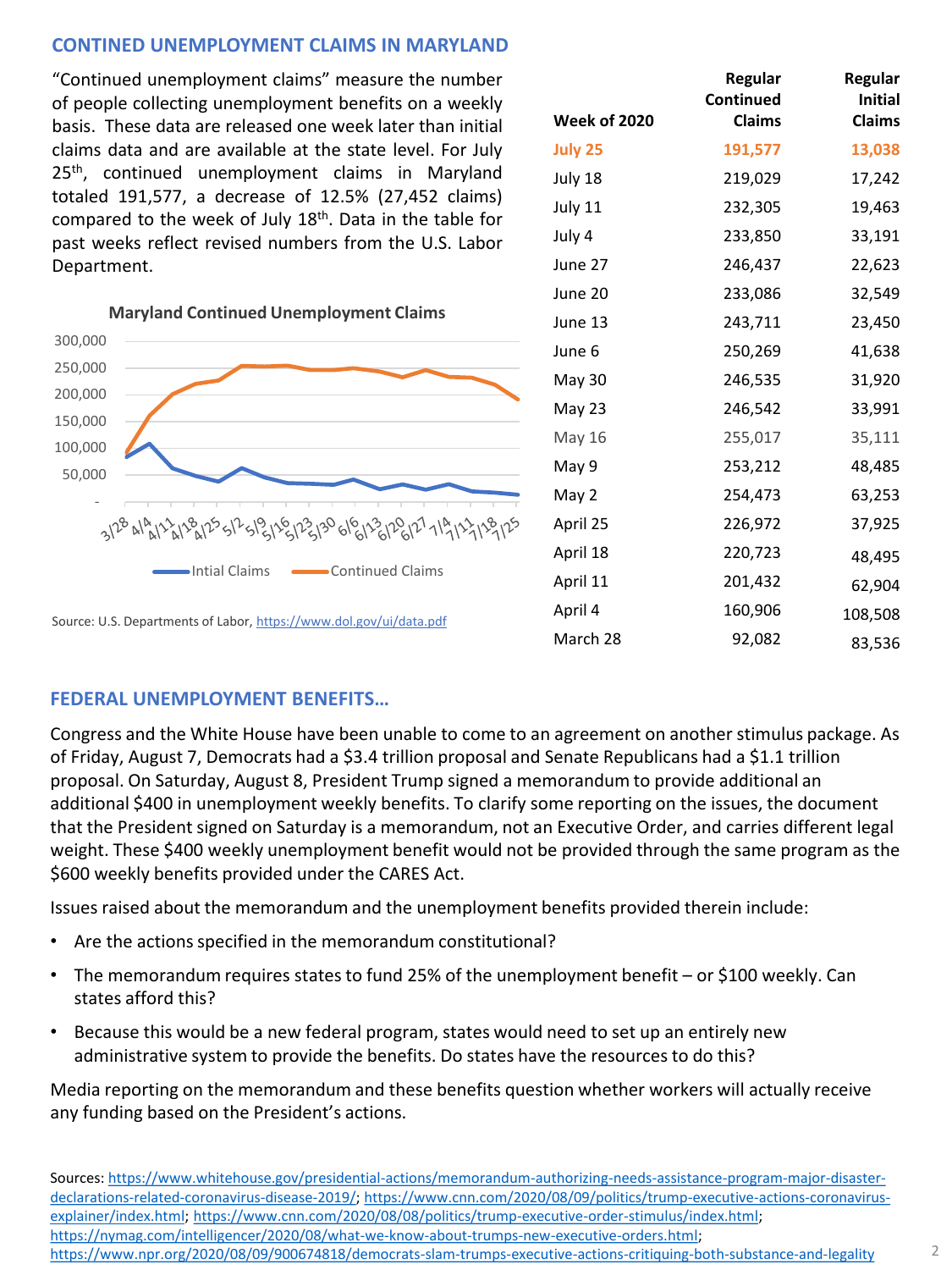## **THE EMPLOYMENT SITUATION – July 2020**

Data from the U.S. Bureau of Labor Statistics (BLS) show that impacts of the COVID-19 pandemic continued to impact the U.S. labor market in July 2020. Employment in the U.S. rose by 1.8 million in July and the national unemployment rate declined from 11.1% to 10.2%. As in June, employment in food services and drinking places accounted for approximately one-third of the increase. Employment also increased in government, retail trade, professional and business services, other services, and health care.

Following BLS' misclassification of employees in March through May 2020 that led to understatements of the monthly unemployment rates by approximately three percentage points each month, misclassification was down significantly in June and July 2020. The [unemployment](https://www.dllr.state.md.us/employment/clmtguide/uiclmtpamphlet.pdf) rates would be  $-$  at most  $-$  one percentage point higher than the reported June and July rates.



**U.S. UNEMPLOYMENT RATES (%)**

Source: <https://www.bls.gov/news.release/pdf/empsit.pdf>